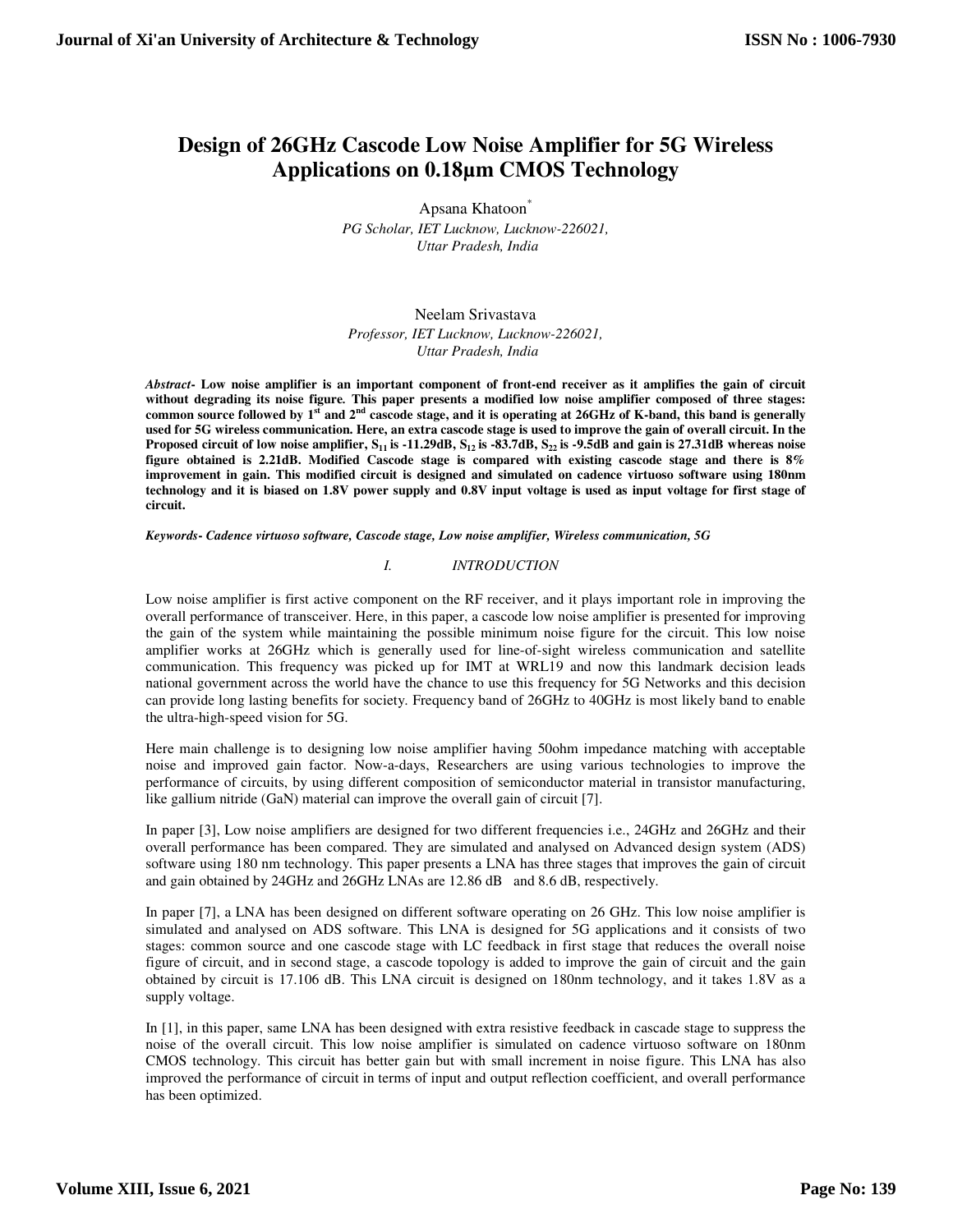In this paper, three stage LNA is designed to improve the gain of circuit, three stages consist of common source stage,  $1^{\text{st}}$  cascode stage and  $2^{\text{nd}}$  cascode stage with input and output matching networks. This low noise amplifier has been simulated and analysed on cadence virtuoso software on 180nm technology and supply voltage of 1.8V and 0.8V given as input voltage to bias the first stage of circuit.

This proposed circuit has its peak value in K- band and the basic block diagram of the circuit is shown in figure.1



Fig 1. Block diagram of proposed Low noise amplifier

# II. LNA CIRCUIT DESIGN

Circuit of low noise amplifier works on high frequency and it is designed in that way, spectrum under 6GHz is occupied by 3G and 4G services, millimetres waves that are between 30GHZ to 300GHz are fulfilling the requirements of 5G for fast operating systems and better connectivity, it should have better performance at desired frequency.

# 2.1 *Common source amplifier***: -**

Basic common source stage is a common structure for obtaining low noise figure in circuit. It has exceptionally good sensitivity, but it has some stability problem, by addition of extra circuitry which have an inductor degeneration for desired impedance it can operate on specified frequency. This extra circuitry can also improve gain of overall circuit without affecting noise figure.

Common source circuit has better gain but poor noise performance, so here in given proposed circuit an inductive degeneration circuit is added along with common source to reduce the effect of noise in the circuit. Figure. 2 shows the circuit of common source stage of proposed circuit and total internal resistance contributed by this network is expressed in equation.1.



Fig.2 Common source stage with inductive degeneration circuit

Rs 
$$
{\text{Zin}} = \frac{g_m L_s}{c_{gs}} = W_T L_s \dots \dots \dots \dots \dots \dots \dots (1)
$$

Despite better gain by CS topology, it has poor input impedance matching network so, here extra circuit is added to improve the input impedance matching of circuit, LC component are widely used for impedance matching. The circuit for input impedance matching from input side is as follows: -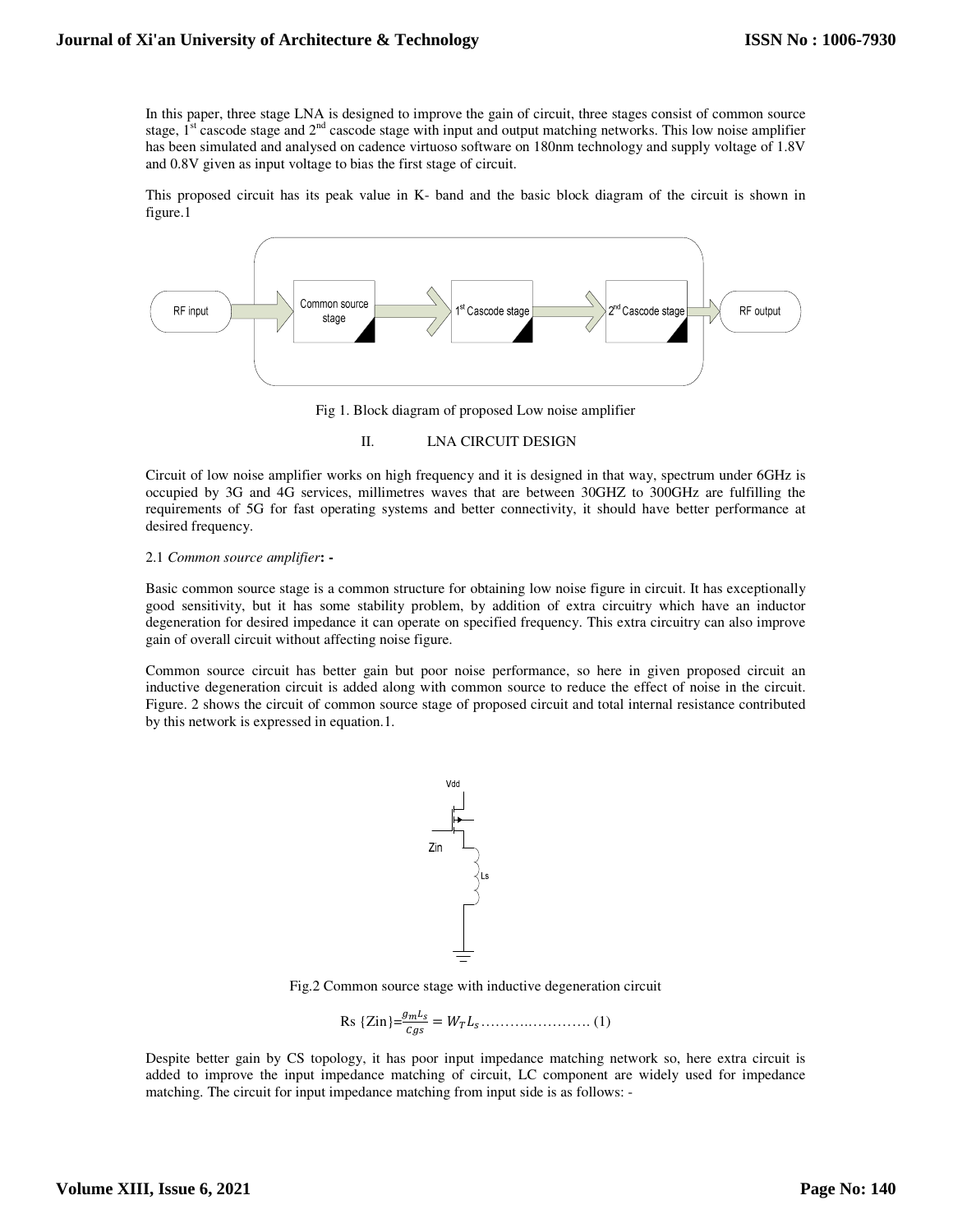

Fig.3 Input matching network of circuit

Impedance at input derived as follows: -

$$
Z_{in} = j\omega L \parallel \frac{1}{j\omega C}
$$

$$
Z_{in} = \frac{j\omega L * \frac{1}{j\omega C}}{(j\omega L + \frac{1}{j\omega C})}
$$

$$
Z_{in} = \frac{j\omega L}{(-\omega^{2}LC + 1)}
$$

Here, ω=2Πf and f is the frequency at which circuit is operating.

The circuit for output impedance matching is required to maximize the transfer of power at output side and it also helps in reducing the input and output reflection coefficients. Output impedance matching network for proposed circuit is as follows: -



Fig.4 Output matching network of circuit

Expression of output resistance can be derived as: -

$$
Z_{out} = j\omega L + \frac{1}{j\omega C}
$$

$$
Z_{out} = \frac{(-\omega^2 LC + 1)}{j\omega C}
$$

Noise figure is one of the important parameters for low noise amplifiers and it should be kept minimum while designing of LNAs. It is highly dependent on the physical dimensions of transistor and biasing condition of circuit. LNA has an ability to amplify an output signal strength without adding extra noise. Total noise figure that is added by low noise amplifier is given as follows (equation 2): -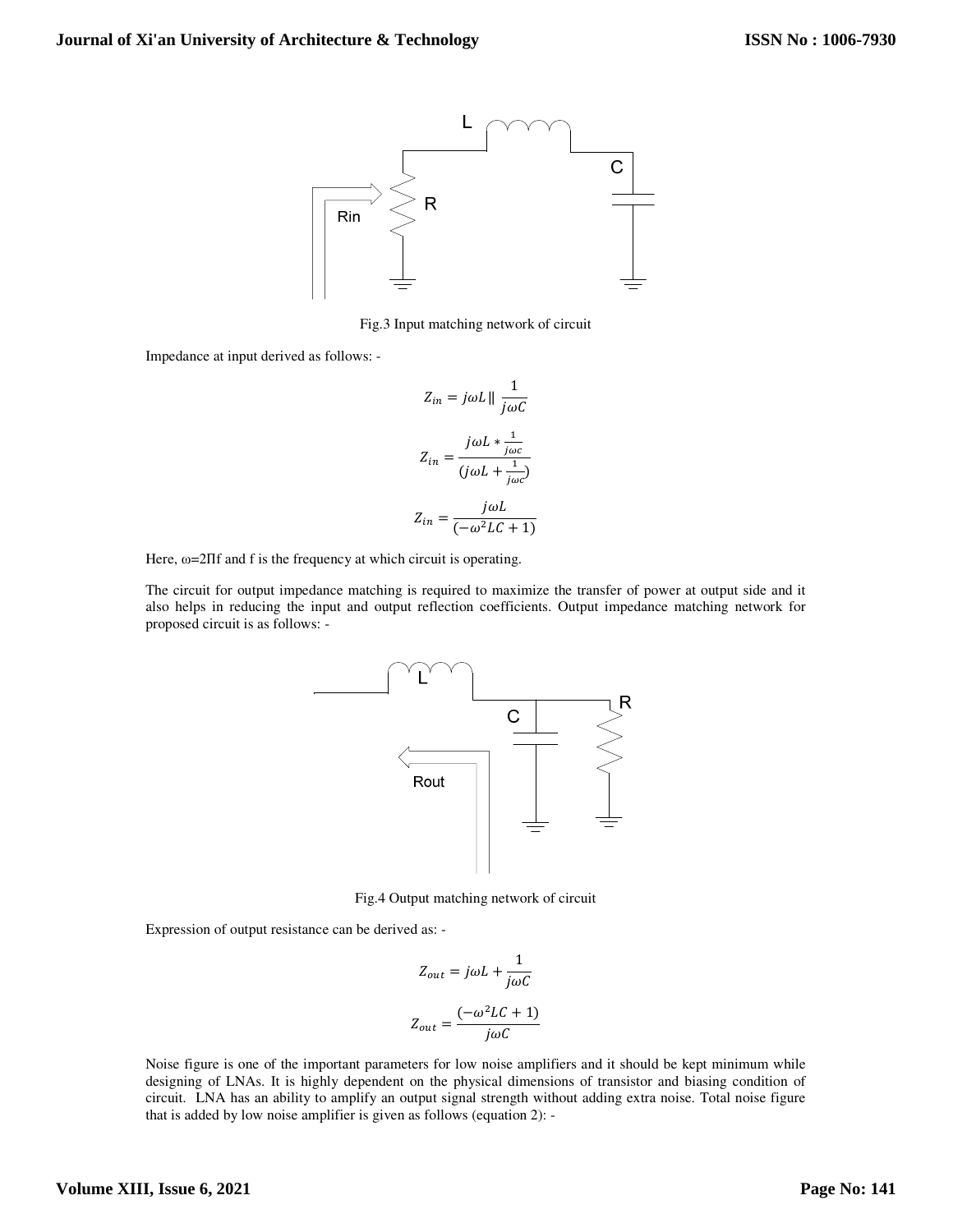$$
NF_{rec.} = 10log_{10}(NF_{LNA} + \frac{NF_{remaining\ module} - 1}{gain\ of LNA}) \dots \dots \dots \dots \dots \tag{2}
$$

## 2.2 *Cascode stage–*

It is well known that cascode structure can highly improve the overall gain of given circuitry and it has also a particularly good reverse isolation factor.

## III. CONVENTIONAL CIRCUIT

Conventional circuit has two stages, first one is common source for less noise contribution, second stage is cascode circuit used for gain enhancement. This circuit has been designed and simulated on cadence virtuoso software on 180nm technology and it has its peak value on 26GHz frequency, which is generally used in 5G applications. This circuit is compared to another low noise amplifier circuit which is designed on advanced design systems (ADS) software and this circuit has better performance in terms of gain of circuit. Here, in this circuit an extra resistive feedback has been added in the second stage for noise cancellation and better performance.



Fig.5 Conventional circuit of Low noise amplifier

#### IV. PROPOSED CIRCUIT

In this paper, proposed circuit is composed of three stages and it provides large gain at output without adding much noise figure at output. First stage is common source stage which is commonly used for low noise figure and high gain. Proposed circuit has LC feedback for suppressing the noise figure of circuit; here a bypass capacitor is used to bypass the noise, Second and third stage is cascode stage to improve the overall gain of circuit as the width of MOSFET affects the gain, here MOSFET with large width is used on 180nm technology. This circuit take 1.8V as supply and 0.8V to bias the initial stage of circuit. Input and output matching network are perfectly matched for the maximum transmission of gain. Dimensions of the components that are used in the proposed circuit are described in table 1: -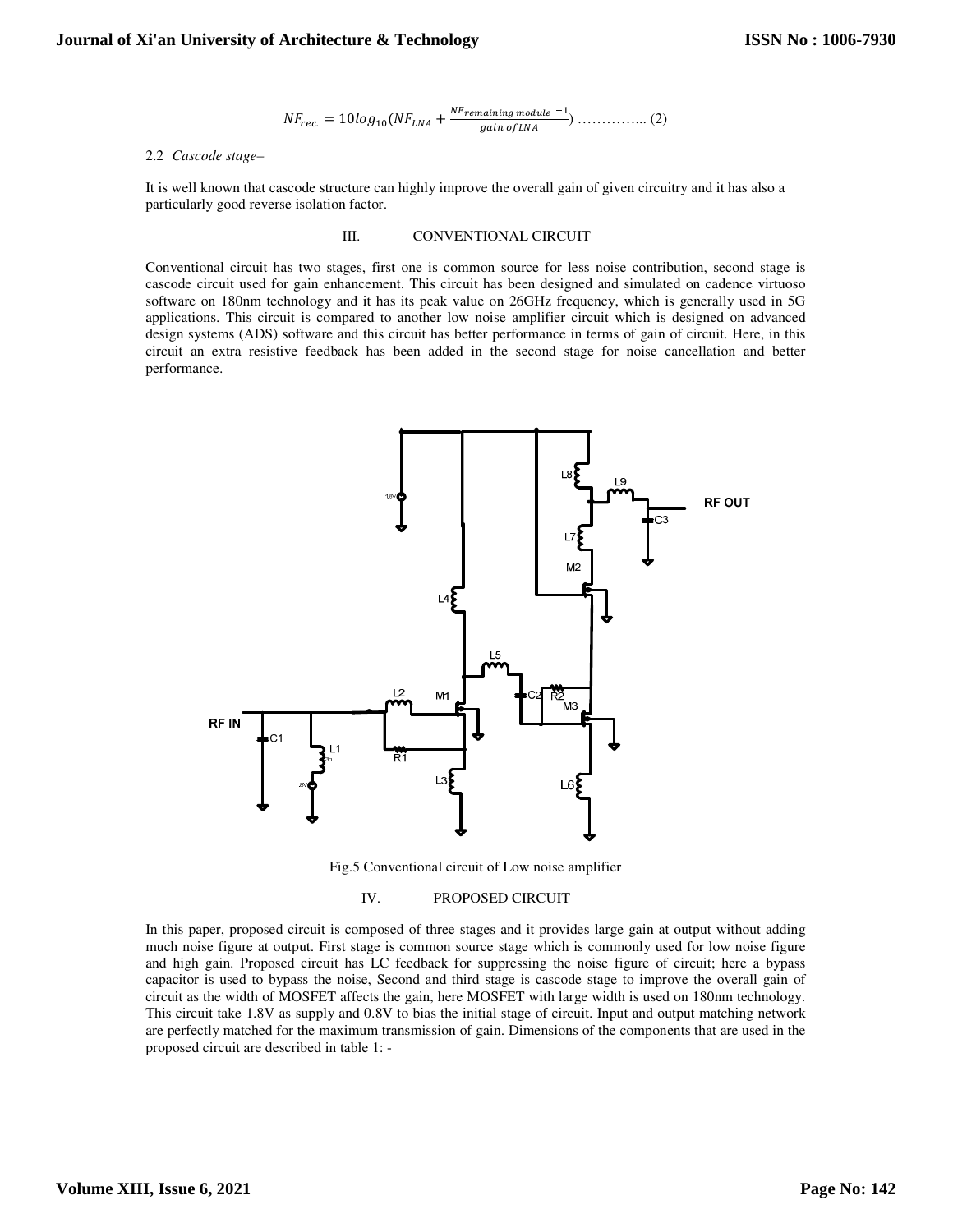| <b>Components</b>                          | <b>Design values</b> |  |  |
|--------------------------------------------|----------------------|--|--|
| $M_1$                                      | 80μm/0.18μm          |  |  |
| $M_2$ $M_4$                                | 150μm/0.18μm         |  |  |
| $M_3$ , $M_5$                              | 85µm/0.18µm          |  |  |
| $C_1$                                      | 150fF                |  |  |
| $\frac{C_2 C_3}{C_4}$                      | 10pF                 |  |  |
|                                            | 10fF                 |  |  |
| $R_1, R_2, R_3$                            | $80K\Omega$          |  |  |
| $\mathbf{L}_1$                             | 3nH                  |  |  |
| $\mathbf{L}_2$                             | 800pH                |  |  |
| $L_3$                                      | 30pH                 |  |  |
| $L_4$                                      | 500pH                |  |  |
| $\overline{L_5}$                           | 100pH                |  |  |
| $L_6$                                      | 120pH                |  |  |
| $L_7$                                      | 500pH                |  |  |
| $\mathbf{L}_8$                             | 100pH                |  |  |
| $L_9$                                      | 150pH                |  |  |
| $L_{\underline{10}}$                       | 180pH                |  |  |
| $\mathcal{L}_{\underline{1}\underline{1}}$ | 450pH                |  |  |





Fig.6 Proposed schematic of Low noise amplifier

**V.** SIMULATION RESULT**: -** 

This proposed circuit is analysed on cadence software and its performance is compared with other existing low noise amplifiers. Figure.7 shows the improvement in gain( $S_{21}$ ) after adding an extra cascode circuit, but it also introduces some extra noise. Figure. 8 shows the variation of noise figure among different low noise amplifiers.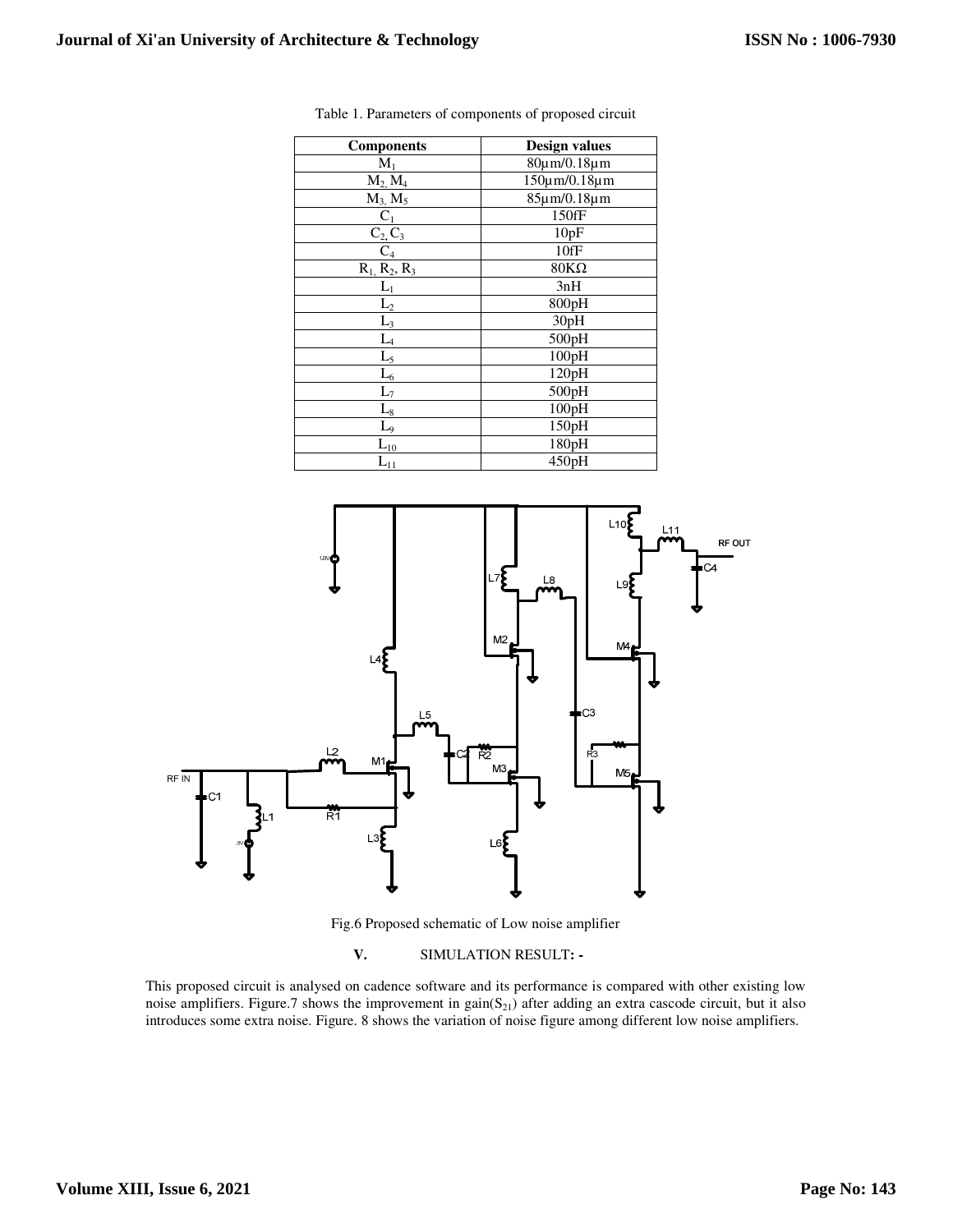

Fig.7 Analysis of gain enhancement



Fig.8 Variation of noise figure

The plots of all s-parameters of proposed circuit are shown in figure. 10,12,13.14. and figure.9 shows the curve The plots of all s-parameters of proposed circuit are shown in figure. 10,12,13.14. and figure.9 shows the curve of noise figure. It can be observed from the figure that there is dip at 26GHz frequency. Noise figure is minimum at 26GHz and this low noise amplifier is contributing 2.21dB noise to the system.

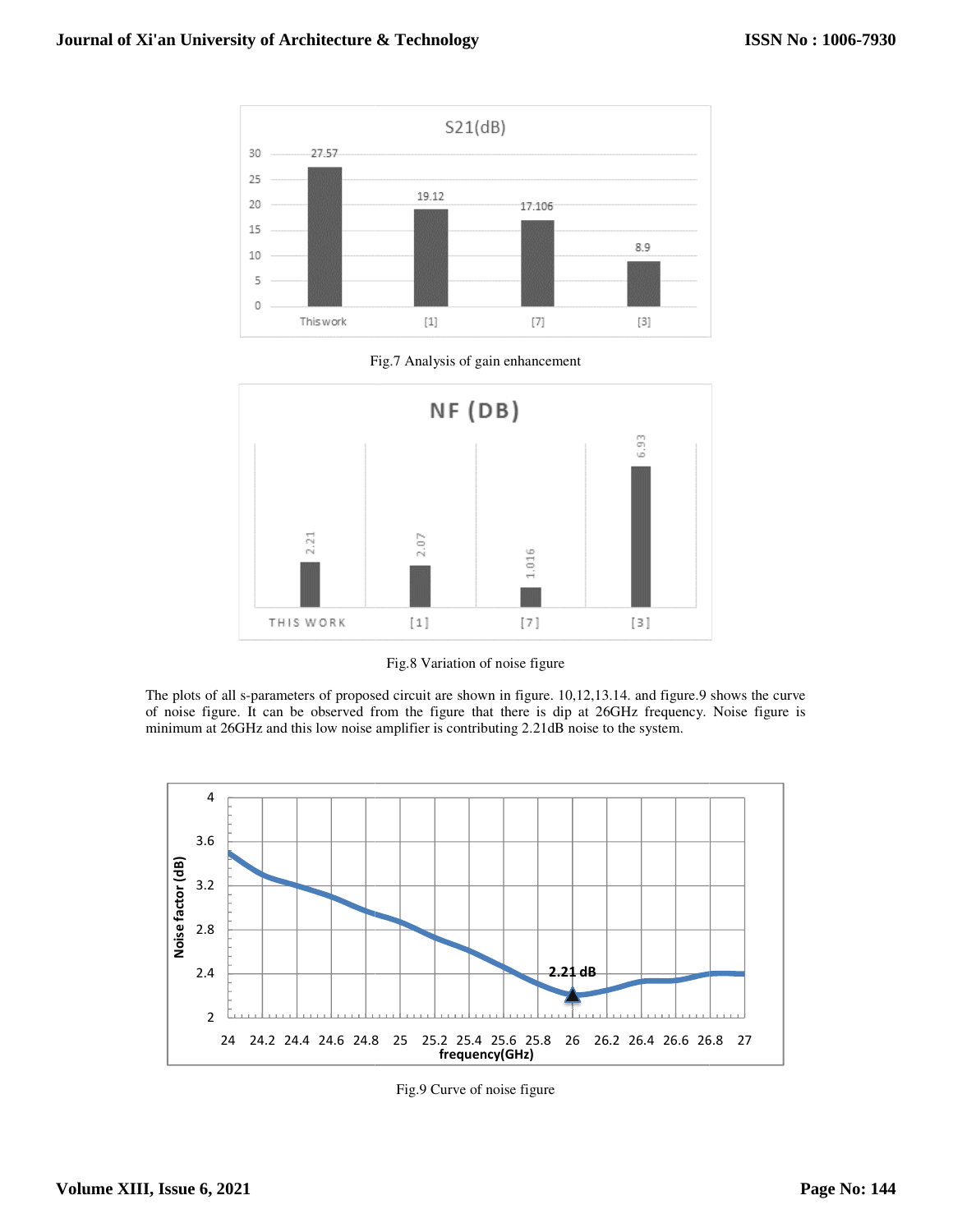$S_{11}$  represents input reflection coefficient of circuit, here Figure 10 shows minimum input reflection at  $S_{11}$  represents input reflection coefficient of circuit, here Figure 10 shows minimum input reflection at frequency 26GHz and it is -11.39dB. Output reflection coefficient of system is represented by  $S_{22}$  in Figure. frequency 26GHz and it is -11.39dB. Output reflection coefficient of system is represented by  $S_{22}$  in Figure.11.<br>Minimum output reflection for this proposed circuit is -9.71dB obtained at 26GHz frequency. This shows th Minimum output reflection for this proposed circuit is -9.71dB obtained at 26GHz frequency. This proper impedance matching of input and output matching network, Curves of  $S_{11}$  and  $S_{22}$  as follows: -



-11 -10 -9 -8 -7 -6 -5 -4 -3 -2 24 24.2 24.4 24.6 24.8 **S22 dB20 -9.71 dB** 25 25.2 25.4 25.6 25.8 26 26.2 26.4 26.6 26.8 27 **Frequency(GHz)** 24 24.2 24.4 24.6 24.8 25 225.4 25.6 25.8 26 26.2 26.4 26.6 26.8 27<br>
Fig.10 Curve of S<sub>11</sub><br>
Fig.10 Curve of S<sub>11</sub><br>  $\frac{2}{\sqrt{3}}$ <br>  $\frac{4}{\sqrt{3}}$ <br>  $\frac{4}{\sqrt{3}}$ <br>  $\frac{10}{\sqrt{3}}$ <br>  $\frac{11}{24}$ <br>  $24.2$  24.4 24.6 24.8 25 25.2 25.4 2

Fig.11 Curve of  $S_{22}$  parameter

Transmission coefficient of a system is represented by  $S_{21}$  and  $S_{12}$  represents the reverse transmission coefficient of system, they are shown in figure 12 and 13. These parameters gives the information about the isolation of system, they are shown in figure 12 and 13. These parameters gives the information about the isolation coefficient. Gain of the system is given by  $S_{21}$ , as it can be observed in figure that the system has its highes at 26GHz frequency and  $S_{12}$  has its peak of -83.7 dB at desired frequency, this shows a good isolation between different block of system, curves of  $S_{12}$ ,  $S_{21}$  are as follows: -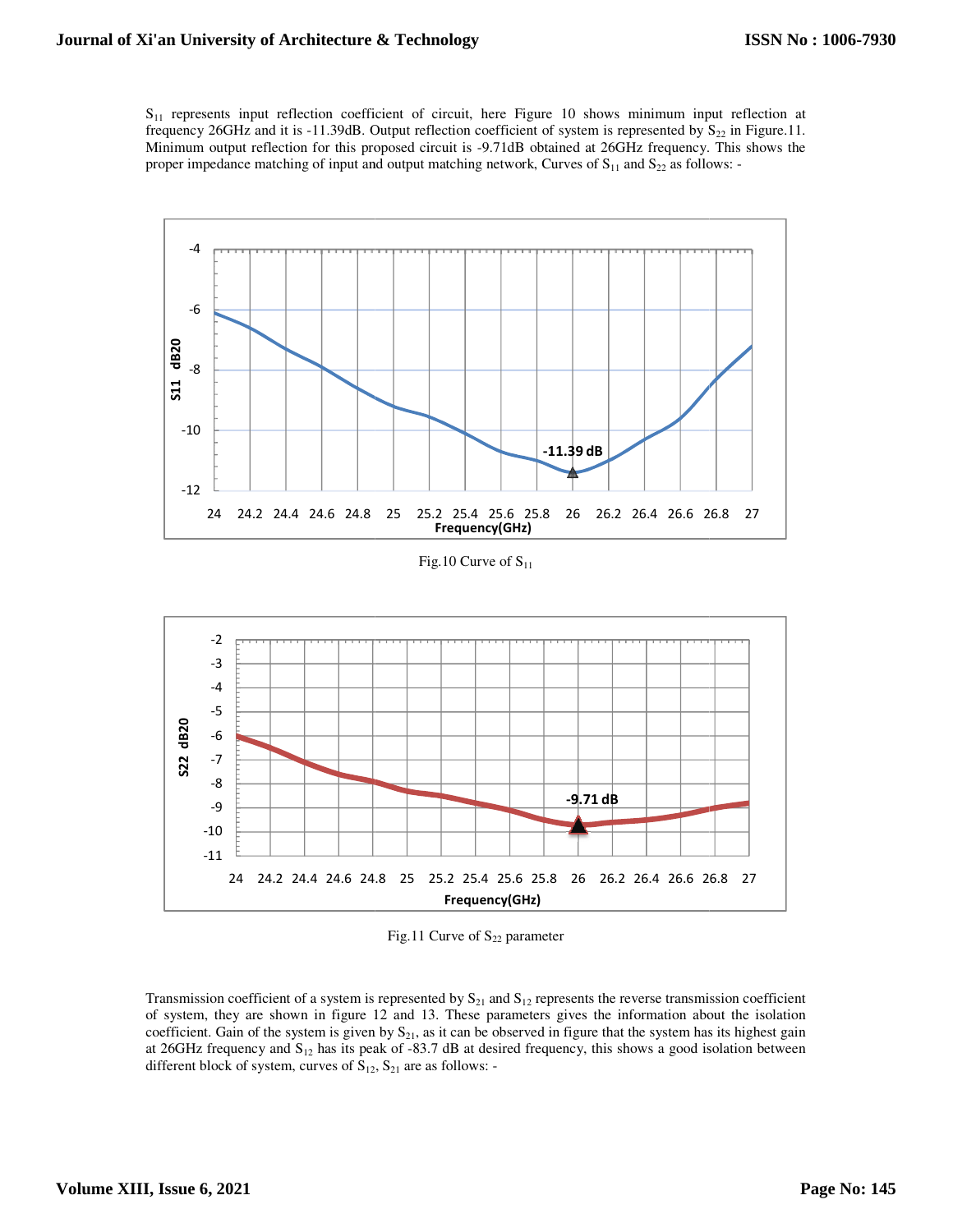

Fig.12 Curve of  $S_{21}$ 



Fig. 13 Curve of  $S_{12}$  parameter

Table 2 provides the performance comparison of different types of low noise amplifiers with proposed LNA.

Table 2. Comparison study of proposed 26GHz Low noise amplifier with existing LNAs

| Parameters        | This work | $\lceil 1 \rceil$ |           | $[3]$ |
|-------------------|-----------|-------------------|-----------|-------|
| Frequency (GHz)   | 26        | 26                | 26        | 26    |
| Technology(nm)    | 180       | 180               | 180       | 180   |
| Supply voltage(V) | 1.8       | 1.8               | 1.8       | 1.8   |
| $S_{11}(dB)$      | $-11.39$  | $-11.683$         | $-19.061$ | 14    |
| $S_{12}(dB)$      | $-83.7$   | $-44.54$          | $-27.365$ |       |
| $S_{21}(dB)$      | 27.57     | 19.12             | 17.106    | 8.9   |
| $S_{22}(dB)$      | $-9.54$   | $-8.431$          | $-37.919$ | 12    |
| $NF$ (dB)         | 2.21      | 2.07              | 1.016     | 6.93  |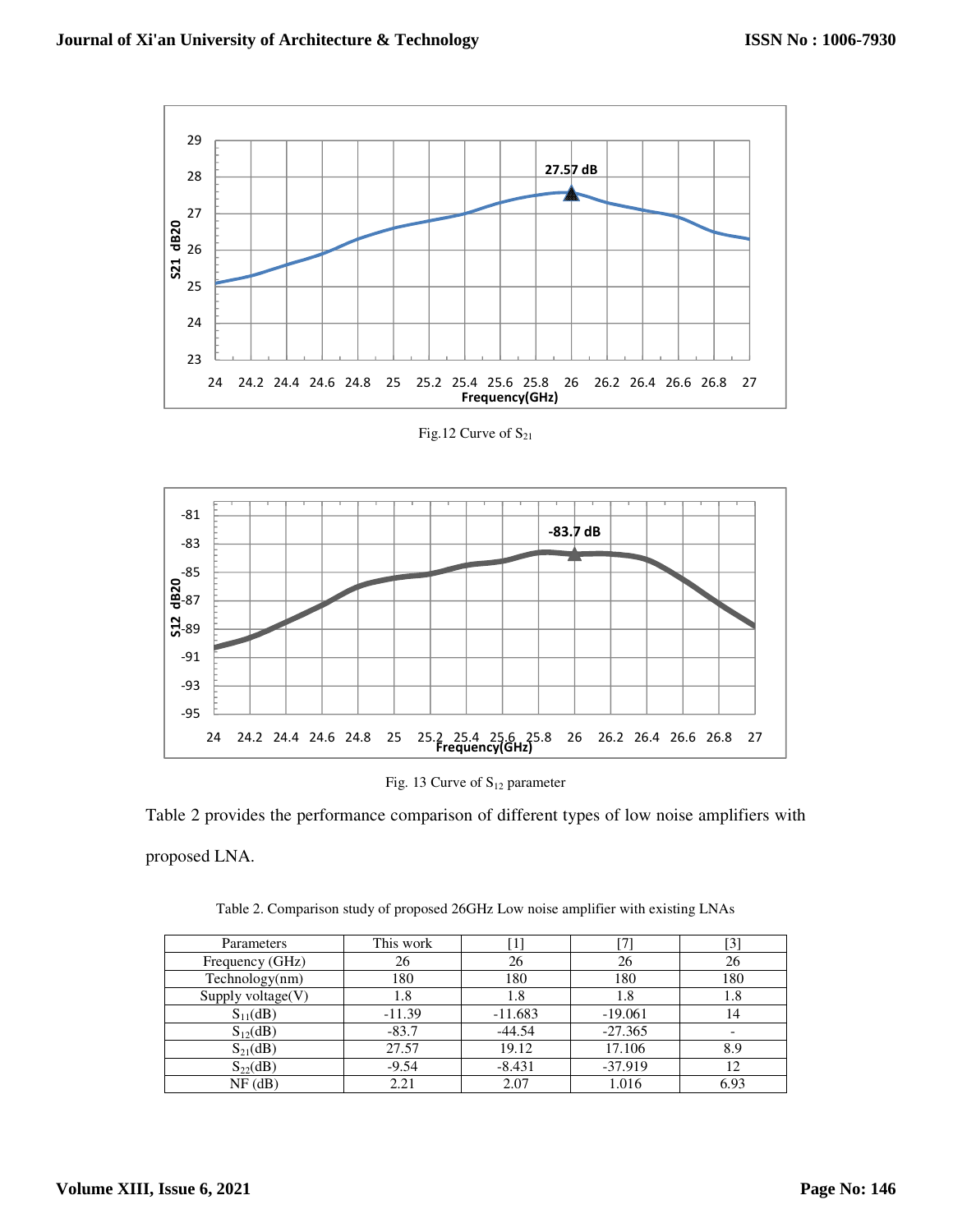## VI.CONCLUSION

In this paper, using Cadence virtuoso 0.18µm CMOS technology, a 26GHz LNA has been simulated for 5G applications. This proposed circuit has provided 8% improvement in overall gain of circuit. Proposed LNA for 5G is compared with previous work in tabulated form and it has better performance than existing circuits concerning gain of the circuit. This 5G LNA is mainly targeted to be used for different wireless applications.

#### **REFERENCES**

[1] Anjana Jyothi Banu, G. Kavya, D. Jahnavi, "Performance Analysis of CMOS Low Noise Amplifier Using ADS and Cadence", Materials Today: Proceedings, Volume 24, Part 3, 2020, Pages 1981-1986, ISSN 2214-7853, https://doi.org/10.1016/j.matpr.2020.0 3.626.

[2] A. Andrew Roobert, D. Garcia Nirmala Rani, M. Divya, S. Rajaram, "Design of CMOS based LNA for 5G applications", February 2018.

[3] Kyung-Wan Yu, Yin-Lung Lu, Da-Chiang Chang, "k-band low noise amplifier using 0.18μm CMOS technology", Vol.14, March 2004.

[4] J. L. Castagnola, H. García-Vázquez and F. C. Dualibe, "Design and optimisation of a cascode low noise amplifier (LNA) using MOST scattering parameters and gm/ID ratio," 2018 IEEE 9th Latin American Symposium on Circuits & Systems (LASCAS), Puerto Vallarta, Mexico, 2018, pp. 1-4, doi: 10.1109/LASCAS.2018.8399978.

[5] E. van der Heijden, H. Veenstra and R. Havens, "16-26GHz Low Noise Amplifier for short-range automotive radar in a production SiGe:C technology," 2007 Topical Meeting on Silicon Monolithic Integrated Circuits in RF Systems, Long Beach, CA, USA, 2007, pp. 241- 244, doi: 10.1109/SMIC.2007.322829.

[6] L. Rao, H. Feng and N. Zhang, "A Full Monolithic 26GHz LNA with Special Transmission Line and Transformer for 5G Applications in 55nm and 65nm CMOS," 2020 IEEE 3rd International Conference on Electronics Technology (ICET), Chengdu, China, 2020, pp. 257-261, doi: 10.1109/ICET49382.2020.9119631.

[7] Anjana Jyothi Banu, Dr.G. Kavya, Jahnavi.D, "Design of dual stage 180nm CMOS Low noise amplifier for 5G applications", International Journal of Engineering & Technology, 7 (4.6) (2018) 573-576.

[8] Kyung-Wan Yu, Yin-Lung Lu, Da-Chiang Chang, V. Liang and M. F. Chang, "K-band low-noise amplifiers using 0.18μm CMOS technology," in IEEE Microwave and Wireless Components Letters, vol. 14, no. 3, pp. 106-108, March 2004, doi: 10.1109/LMWC.2004.825175.

[9] H. Hsieh and L. Lu, "A 40-GHz Low-Noise Amplifier with a Positive-Feedback Network in 0.18-um CMOS," in IEEE Transactions on Microwave Theory and Techniques, vol. 57, no. 8, pp. 1895-1902, Aug. 2009, doi: 10.1109/TMTT.2009.2025418.

[10] Shih-Chieh Shin, Ming-Da Tsai, Ren-Chieh Liu, Kun-You Lin, Huei Wang "A 24-GHz 3.9 dB NF low nise amplifier using 0.18μm CMOS technology", Vol.15, July 2005

[11] B. Razavi, RF Microelectronics, second edition ed. Prentice Hall, 2011

[12] Kumar, Ravinder, Munish Kumar, and Viranjay M. Srivastava. "Design and Noise Optimization of Rf Low Noise Amplifier For Ieee Standard 802.11a Wlan." International Journal of VLSI design & Communication Systems (VLSICS) Vol 3 (2012).

[13] E. H. Westerwick, "A 5 GHz band CMOS low noise amplifier with a 2.5 dB noise figure," in Proc. Int. Symp. VLSI Technology, Systems, and Applications, 2001, pp. 224–227

[14] Y.-T. Ku, and S.-F. Wang, "A new wide-band low-voltage low-noise amplifier with gain boosted and noise optimized techniques," IETE. J. Res., pp. 1–17, 2018

[15] C.-C. Chen, and Y.-C. Wang. "A 2.4/5.2/5.8 GHz triple band common-gate cascode CMOS low-noise amplifier", Circuits Systems Signal Processing, Springer, 2016.

[16] A. Andrew Roobert, and D. Gracia Nirmala Rani. "Design and analysis of 0.9 and 2.3 GHz concurrent dual-band CMOS LNA for mobile communication", Int J Circuit Theory Appl, pp. 1–14, 2019.

[17] B. Razavi. Design of analog CMOS integrated circuits second edition. Los Angeles: McGraw-Hill Education, 2017.

[18] L. Shen, N. Lu, and N. Sun, "1-V 0.25-μW Inverter Stacking amplifier with 1.07 noise Efficiency factor," IEEE Journal of Solid state Circuits, Vol. 53, no. 3, pp. 896–905, March 2018.

[19] S. E. Sorkhabi, M. R. Mosavi, and M. Rafei, "Low noise amplifier synthesis using multidimensional MLP neural network," IETE. J. Res, Vol. 64, no. 3, pp. 374–386, 2017.